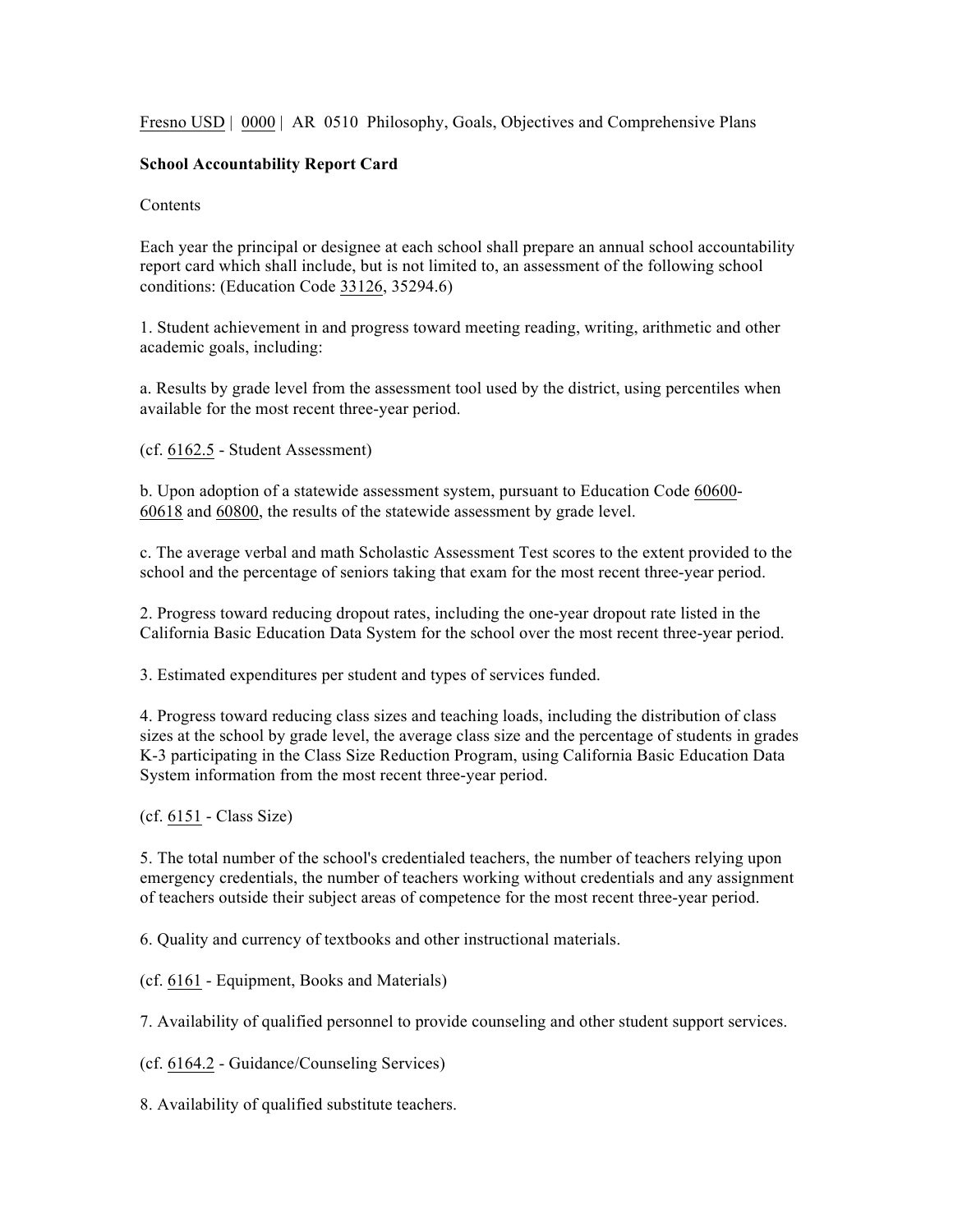(cf. 4121 - Temporary/Substitute Personnel)

9. Safety, cleanliness and adequacy of school facilities.

10. Adequacy of teacher evaluations and opportunities for professional improvement, including the annual number of school days dedicated to staff development for the most recent three-year period.

(cf. 4115 - Evaluation/Supervision)

11. Classroom discipline and climate for learning, including suspension and expulsion rates for the most recent three-year period.

(cf. 5144 - Discipline)

(cf. 5144.1 - Suspension and Expulsion/Due Process)

(cf. 5144.2 - Suspension and Expulsion/Due Process (Students with Disabilities))

12. Teacher and staff training and curriculum improvement programs.

(cf. 4131 - Staff Development)

13. Quality of school instruction and leadership.

14. The degree to which students are prepared to enter the work force.

(cf. 6030 - Integrated Academic and Vocational Instruction)

15. The total number of instructional minutes offered in the school year, separately stated for each grade level, as compared to the total number of the instructional minutes per school year required by state law, separately stated for each grade level.

16. The total number of minimum days in the school year, as specified in Education Code 46112, 46113, 46117 and 46141.

17. Beginning July 2000, the status of its school safety plan, including a description of the plan's key elements.

(cf. 0450 - Comprehensive Safety Plan)

School accountability report cards shall also include the following information: (Education Code 41409.3)

1. The beginning, median and highest salary paid to teachers in the district, as reflected in the district's salary scale.

2. The average salary for school-site principals in the district.